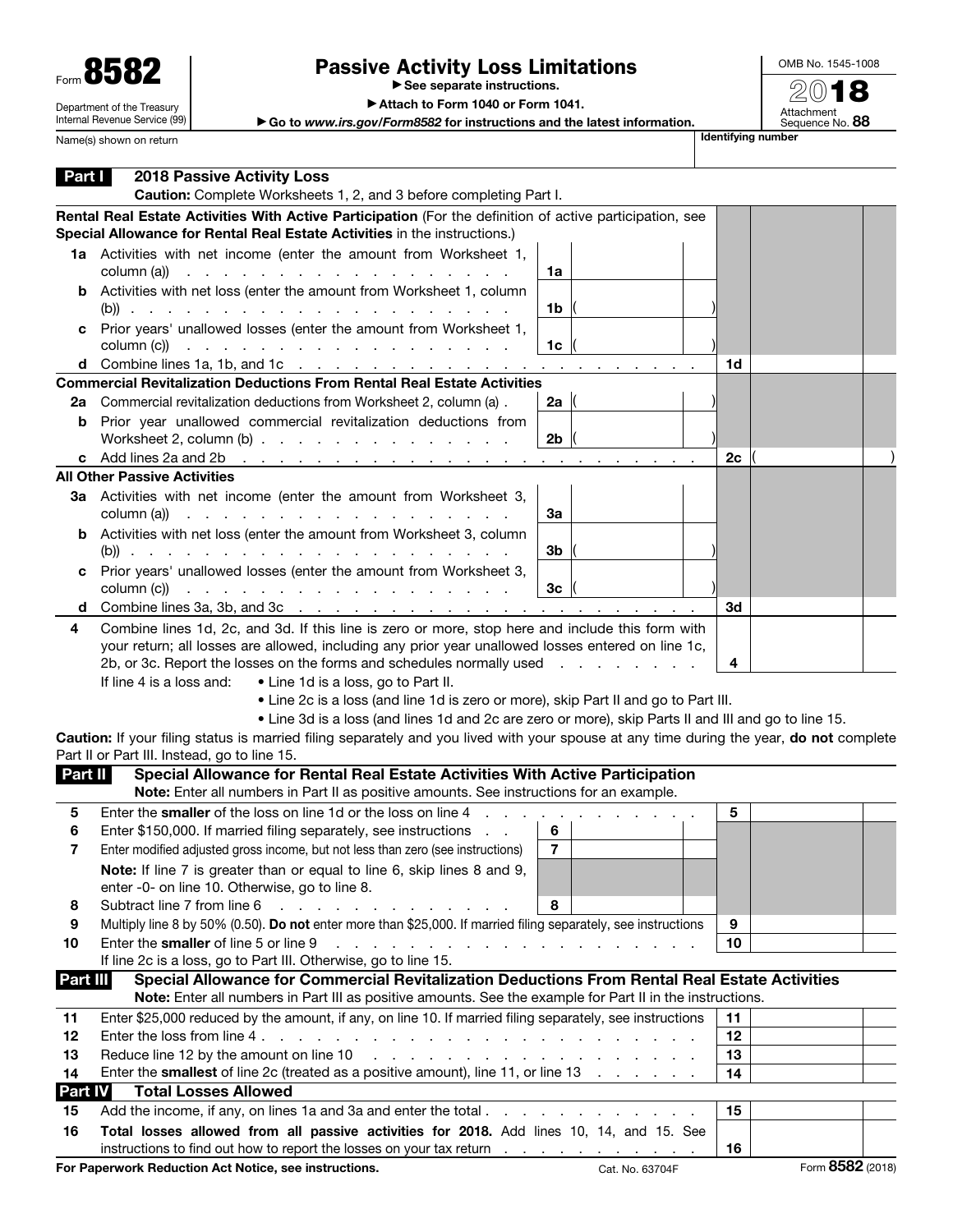Caution: The worksheets must be filed with your tax return. Keep a copy for your records. Worksheet 1—For Form 8582, Lines 1a, 1b, and 1c (See instructions.)

| Name of activity                                                                       |                             | <b>Current year</b>       | <b>Prior years</b>              | Overall gain or loss |          |  |
|----------------------------------------------------------------------------------------|-----------------------------|---------------------------|---------------------------------|----------------------|----------|--|
|                                                                                        | (a) Net income<br>(line 1a) | (b) Net loss<br>(line 1b) | (c) Unallowed<br>loss (line 1c) | (d) Gain             | (e) Loss |  |
|                                                                                        |                             |                           |                                 |                      |          |  |
|                                                                                        |                             |                           |                                 |                      |          |  |
|                                                                                        |                             |                           |                                 |                      |          |  |
|                                                                                        |                             |                           |                                 |                      |          |  |
|                                                                                        |                             |                           |                                 |                      |          |  |
| Total. Enter on Form 8582, lines 1a, 1b,<br>and 1c $\ldots$ $\ldots$ $\ldots$ $\ldots$ |                             |                           |                                 |                      |          |  |

Worksheet 2—For Form 8582, Lines 2a and 2b (See instructions.)

| Name of activity                                   | (a) Current year<br>deductions (line 2a) | (b) Prior year<br>unallowed deductions (line 2b) | (c) Overall loss |
|----------------------------------------------------|------------------------------------------|--------------------------------------------------|------------------|
|                                                    |                                          |                                                  |                  |
|                                                    |                                          |                                                  |                  |
|                                                    |                                          |                                                  |                  |
|                                                    |                                          |                                                  |                  |
| Total. Enter on Form 8582, lines 2a and            |                                          |                                                  |                  |
| 2 <sub>b</sub><br>a se a ser a ser a ser a ser a ≯ |                                          |                                                  |                  |

Worksheet 3—For Form 8582, Lines 3a, 3b, and 3c (See instructions.)

| Name of activity                                                           | <b>Current year</b>         |                           | <b>Prior years</b>              | Overall gain or loss |          |  |
|----------------------------------------------------------------------------|-----------------------------|---------------------------|---------------------------------|----------------------|----------|--|
|                                                                            | (a) Net income<br>(line 3a) | (b) Net loss<br>(line 3b) | (c) Unallowed<br>loss (line 3c) | (d) Gain             | (e) Loss |  |
|                                                                            |                             |                           |                                 |                      |          |  |
|                                                                            |                             |                           |                                 |                      |          |  |
|                                                                            |                             |                           |                                 |                      |          |  |
|                                                                            |                             |                           |                                 |                      |          |  |
|                                                                            |                             |                           |                                 |                      |          |  |
| Total. Enter on Form 8582, lines 3a, 3b,<br>and $3c$ $\blacktriangleright$ |                             |                           |                                 |                      |          |  |

Worksheet 4—Use this worksheet if an amount is shown on Form 8582, line 10 or 14 (See instructions.)

| Name of activity | Form or schedule<br>and line number<br>to be reported on<br>(see instructions) | (a) Loss | (b) Ratio | (c) Special<br>allowance | (d) Subtract<br>column (c) from<br>column (a) |
|------------------|--------------------------------------------------------------------------------|----------|-----------|--------------------------|-----------------------------------------------|
|                  |                                                                                |          |           |                          |                                               |
|                  |                                                                                |          |           |                          |                                               |
|                  |                                                                                |          |           |                          |                                               |
|                  |                                                                                |          |           |                          |                                               |
|                  |                                                                                |          |           |                          |                                               |
|                  |                                                                                |          |           |                          |                                               |

Total . . . . . . . . . . . . . . . .  $\blacktriangleright$ Worksheet 5—Allocation of Unallowed Losses (See instructions.)

| Name of activity                                                           | Form or schedule<br>and line number<br>to be reported on<br>(see instructions) | (a) Loss | (b) Ratio | (c) Unallowed loss |
|----------------------------------------------------------------------------|--------------------------------------------------------------------------------|----------|-----------|--------------------|
|                                                                            |                                                                                |          |           |                    |
|                                                                            |                                                                                |          |           |                    |
|                                                                            |                                                                                |          |           |                    |
|                                                                            |                                                                                |          |           |                    |
|                                                                            |                                                                                |          |           |                    |
| <b>Total</b><br>a se a construir a construir a construir a construir de la |                                                                                |          |           |                    |